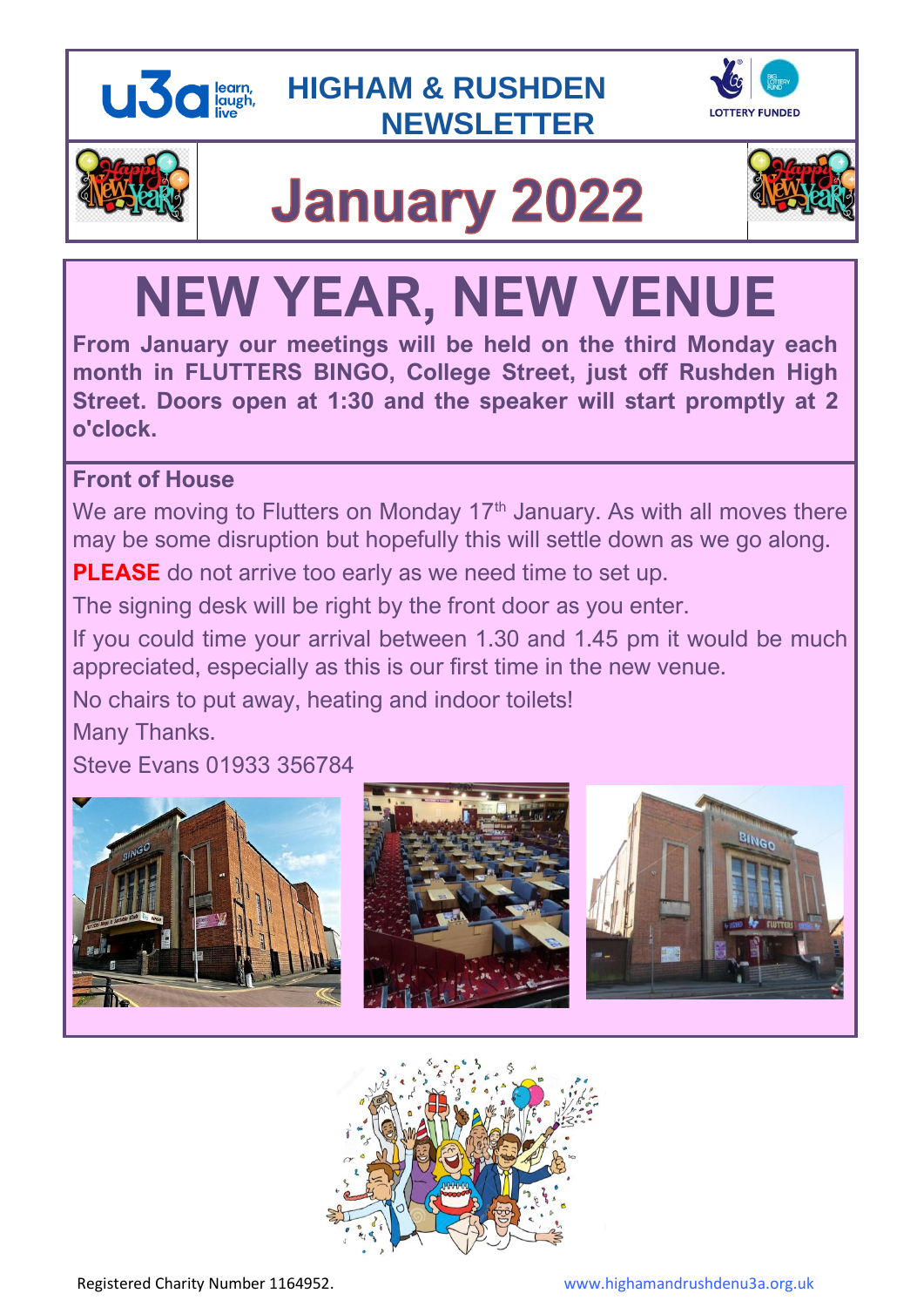## **CHAIR'S CHAT:**

In a moment of folly  $\odot$  I have agreed to be the acting Chair of our u3a. Hopefully this will take some of the load from our Secretary Denise Evans who has undertaken the 2 roles very capably for the last few months. Some of you may know me as Webmaster, as leader of the Rock and Blues Group or as leader of Computer Group A: all roles in which I will continue. For those who don't know me I am a retired Civil Servant and with my wife Maggie (Newsletter Editor) joined the u3a in 2016.

I am writing this on the eve of our first monthly meeting in our new permanent home in Flutters Bingo, and everyone in the committee is looking forward to the move tomorrow. We took the decision to change venue to make the monthly meeting a much more comfortable event, something I am sure those of you who are able to attend will agree is the case. As mentioned in Front of House above, there has been no dress rehearsal for the first meeting so please bear with us if things do not run quite as smoothly as they could.

There are a few other things I would like to point out as follows:

- Masks must be worn during the meeting.
- If you have not had any Covid vaccinations or if you feel unwell, please consider the welfare of other members by staying away.
- Due to bereavement, there will be no raffle at the January meeting but we hope this will return in February

I hope to see a lot of you tomorrow.

Jim Morrison

#### **Anne Edwards.**

It with great sadness we report pass on the news of the death of Anne Edwards, an early member of H&R u3a. Anne was active in the Bookmarks Group and the Sing for Fun group from their very beginnings. She had a lovely cense of humour and lively interest in both groups. Once Sing for Fun meet again, they will sing Edelweiss from The Sound of Music in her memory. Anne will be much missed.

**Please be aware that if you lose your membership signing in card, there will be a £5 charge for a replacement.** 

**If you know of a u3a member who is celebrating a special anniversary, or who deserves a special vote of thanks please let us know via the contact form on the website. On a more sombre note, if you know of a member who has passed away, please use the same contact form so that we can send a condolence card to the next of kin/family.**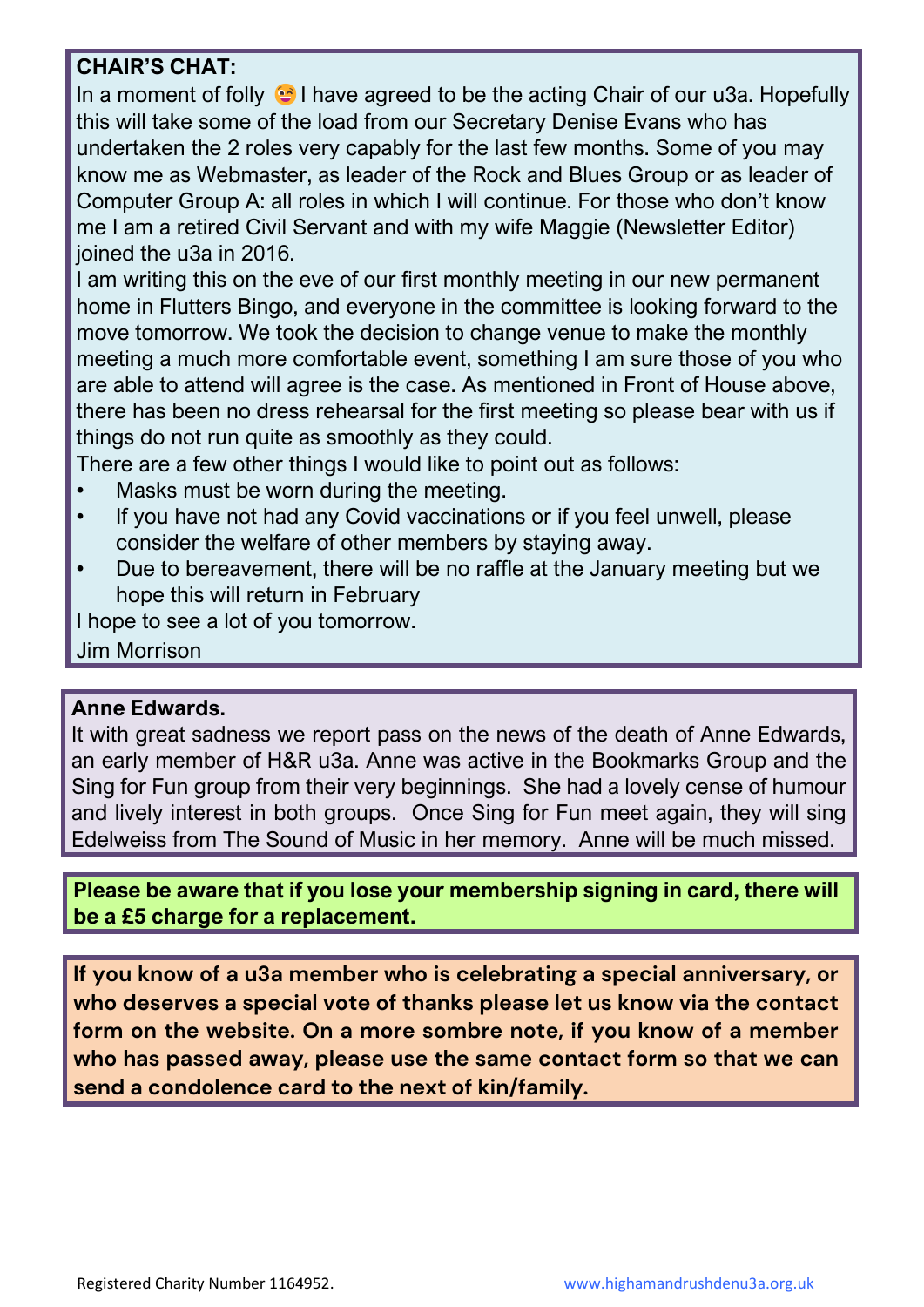## **NEW GROUP**

## **Meditation and Mindfulness**

I am hoping that to start this new group sometime in February and will soon be contacting the people who have already given me their email addresses. The intention is to have group meetings at the leader's home in Earls Barton where a special room has been set up which is be very quiet and 'fit for purpose'! A preliminary meeting will be set up to discuss times, venue and any other issues before we start. If your details are already known you will be advised of when and where. Sorry about the delay but hopefully we can get going soon.

Judy Cooper



### **Special Events Group:**

Last year 2021, we started our coach trips in June to the Newmarket National, Horse Stud combined with a guided tour of Bury St Edmunds and finished the year with a trip in December to the

Thursford Christmas Spectacular show, and it was very spectacular, quite a few members said they would like to see the show again so we will try to reserve tickets in advance for December 2022.

Our next special event is the musical show "Singing in the Rain" at the Milton Keynes theatre on Wednesday 13 April, afternoon matinee. All the tickets have been sold, but sometimes we get last minute cancellations so if you would like to see the show just put your name down as a reserve. Check our Special Events group page for details of the trips this year, and one you may be interested in is a trip to Kew Gardens on Thursday 14 July, details, and prices to follow.

Sylvia Wright



## **Country Dancing:**

Country Dancing meets on alternate Mondays at 2 15-3 45pm The venue is Higham Working Men's club, Westfield terrace, Higham Ferrers.

Country dancing: in case you haven't tried it, is a sociable, fun way of exercising the body and mind to music. The group welcomes returning and new members. Covid guidelines are taken into account at every meeting, Please pass this on to any u3a members you feel would be interested. Contact George on 01933 622827 for more information. George Hearnden.

## MMFC Group:

The group meets every Monday to discuss the weekend's football, as well as some football history(!), over a cup of coffee. The venue is not permanent but we book on a week-to-week basis. January

meetings start again on the 17th, so if you want to join us, please do but it would be as well to check with Mike, the group leader on 01933 631531, first. Mike Gibbon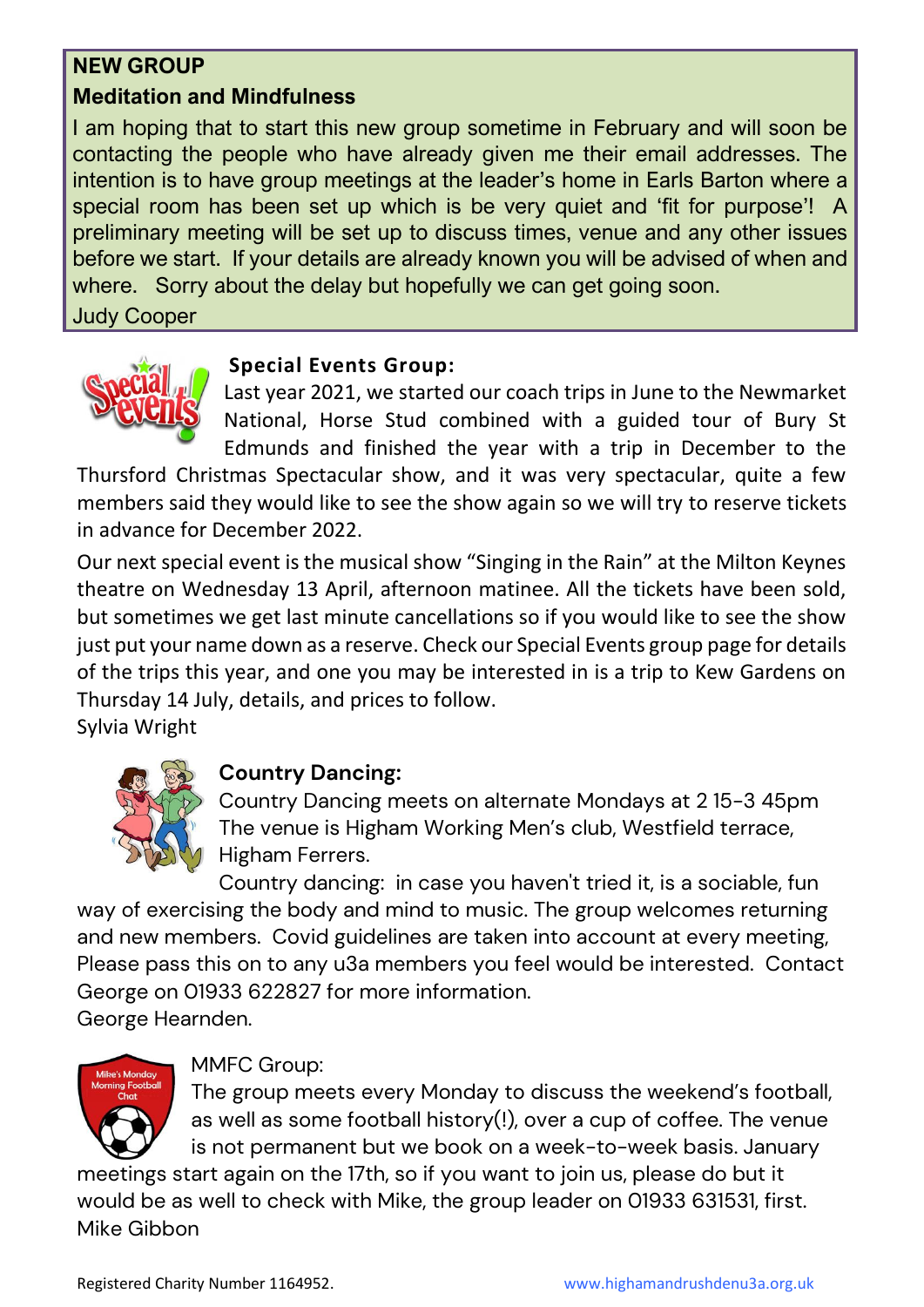

#### **Front of House**:

The Front of House is a face at the front door welcoming members and helping with queries. Other duties include:

- : Liaises with Meet and Greet team to ensure new members and visitors are looked after.
- : Coordinates with the Venue to ensure Group Tables, Checking in Table, Microphones, Projector and Screen are all available.
- : Confirms with the Venue availability of refreshments and disabled access.
- : Supports workers at venue to ensure safety and deal with any Health and Safety Issues arising. Maintains Venue Checklist and have a supply of Accident Report Forms available.

Steve Evans, Front of House



**History Group:** The History Group meets monthly on the 1st Thursday at the Masonic Hall, Rushden 2pm-4pm, come and join us and listen to a Historian speaker and socialise, with refreshments after the talk

The speaker for the February Meeting will be Stuart Orme, Curator of the Oliver Cromwell Museum in Huntingdon. Stuart will

be talking about the Peasants' Revolt of 1381. There is so much for us to understand about this era in our history and we have a coach trip to the Cromwell Museum, and Ely on the 25 April.

28th March, our first coach trip is to Lincoln Castle which will include a guided tour of the Inner Bailey and free flow time to enjoy the rest of the Castle, or if you prefer you can spend the day in Lincoln. The cost for the Castle Visit including the guided tour of Inner Bailey and coach fare is £29 pp and if you would prefer to spend free time in Lincoln, the coach fare is only £14 pp. Cheques payable to Higham and Rushden U3A. There are only a few spaces left on this trip, contact Sylvia Wright (joint group leader) Sylvia Wright



#### **GARDEN GROUP – NEW SHOOTS**

The Garden Group will hold its first meeting on the 10th of February 14:00 @ Rushden Hall, our speaker is giving us an insight into the Gardens of Monet and Majorelle.

Lorraine Brown



#### **Computer Group A**:

The group next meets on Wednesday 19<sup>th</sup> January at the normal time of 10:00 –12:00. We have space for new members. For details contact Jim Morrison using the contact form on the H&R website. Jim Morrison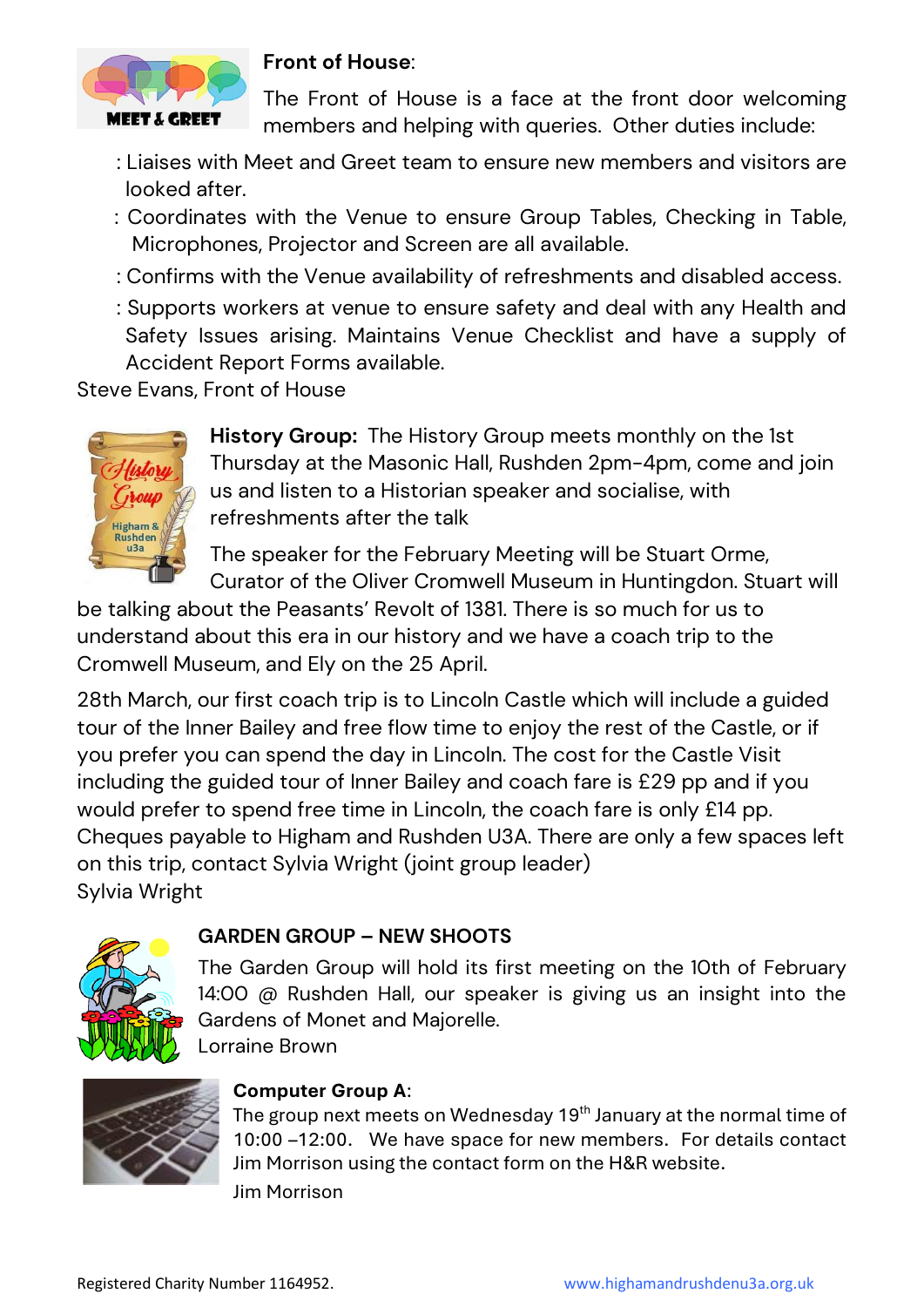

## Computer Group B:

#### **2nd & 4th Wednesdays 11am till 1:00pm**

**Note**: New timing for all sessions of this group will now always be held from 11:00am until 1:00pm throughout the year on request of the members.

Due to periods of absence of the leader in the next few months, Please check the calendar on the H&R website for actual reopening dates.

During the period that this group is closed, Jim with Computer Group A will welcome any members from group B to come along with their mobiles, but topics will be based on Winows10, 11 and PC.

Although actually out of the country, I shall continue to be contactable through all communication channels so please feel free to ping me (even with +10hrs time difference).

Email: [c101776.3365@icloud.com](mailto:c101776.3365@icloud.com) Phone: 07850 789447. Alan Nixson Computer Group

**Bookmarks Again:** A Month In The Country by local author J L Carr.

Omicron reared its ugly head and although we had all been thinking of meeting in a suitable venue to have face-to-face discussions

about our book reading, we were able to continue with a Zoom meeting thanks to Mavis's excellent skills. A very short novel, the story takes place in a country church where a First World War veteran has been commissioned to uncover a painted mural removing all the whitewash from the walls. As the paint is removed the story unfolds step by step; so Tom Birkin recovers his health and composure as the gentle rhythms of the August summer pass in the village of Oxgodby in Yorkshire. Moon, a fellow soldier, is working in the churchyard on uncovering a grave and they are able to understand their experiences of War. Tom is drawn into the life of the village and the events of the harvest and Methodist church. The Vicar of the church where Tom is living, and working is distant and difficult but has a beautiful young wife Alice Keach to whom Tom is drawn. This is an elegant, tender story with wonderfully descriptive passages. All the members enjoyed the book and as soon as it was mentioned they smiled. This reaction has to be the best recommendation of any book. J L Carr was a headteacher in Kettering as well as an author and Publisher. I read again "The Last Englishman" which is the biography of his extraordinary life which give insights into the events described in A Month In The Country.

Next month we plan to read "The Nightwatchman" by Louise Erdich Ann Kemp



## **Pilates Group:**

Please be aware that the Pilates Group is now cancelled, due to the sudden resignation of the Group Leader and is no longer available.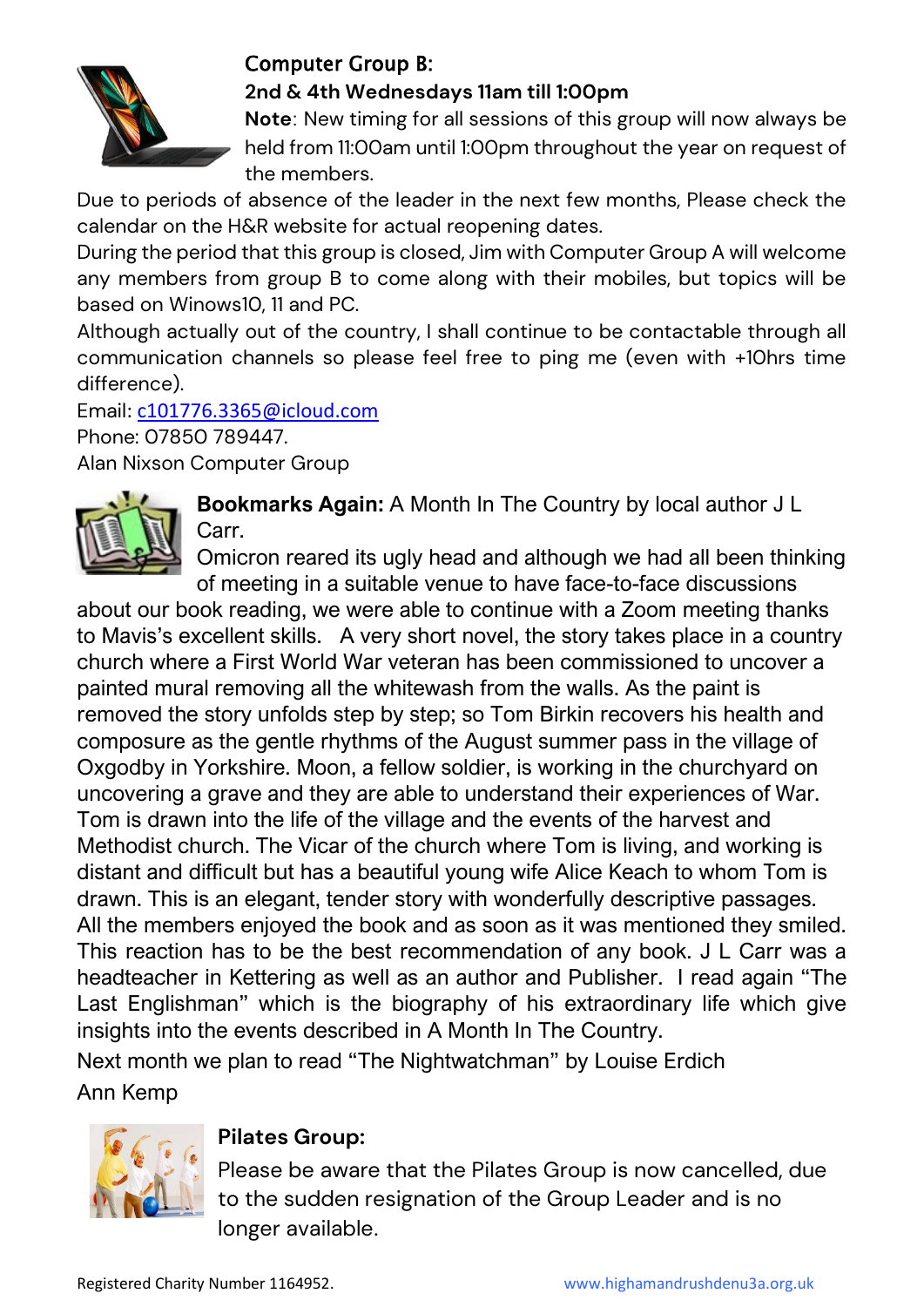

**Rock & Blues Group:** Our next meeting is on Thursday 27<sup>th</sup> January 2022 and the topic is 'communication' at 14:00 hours at the leader's house.. We have space for new

members and if you would be interested please let me know, using the contact form on our website.

Jim Morrison.



"A tour sounds good. Assuming we can afford the extra bus to haul your medication."



#### **W.A.L.T: Would Anyone Like To**

The W.A.L.T (Would Anyone Like To) group continues to enjoy their regular, well attended, coffee mornings which are organised by one of our members. Each get together sees us introducing new people to each other and last week two members got along so well, they decided to arrange an activity for the whole group.

W.A.L.T. is ideal if you are new to U3A - especially if you enjoy socialising and having the opportunity to meet different folk. We are a very friendly group who welcomes new members. Because of the format of W.A.L.T. we will never say the group is full. In fact, the more, the merrier!! We are all only too aware of how Covid has affected our social lives. However, the scope and flexibility of W.A.L.T. means that if you prefer to participate in outdoor activities only, then you can. So, if you have a burning desire to start " Couch to 5K," or just go for a regular walk (but probably won't because you need the motivation of others) you could find like minded people at W.A.L.T.

Our contact details are on the website - or see us at the main U3A meeting on the 17th. Group Leaders - Janet and Ken.



#### **Wine Appreciation:**

No tasting in December but hope everyone had a good Christmas and New Year.

We, of course, were working hard on your behalf, tasting new wines, including some from our local Co-op on the Grangeway. They do have some good bargains. Hopefully we will be able to carry on our tastings without disruption. We still have some spaces on 4th Tuesday or Thursday of the month. Prost! Steve and Denise Evans 01933 356784.



#### **Driving:**

Are you feeling a bit rusty or cautious about driving after lockdown? I am a retired Driving Instructor, Advanced instructor and RoSPA trained so if you need any help or advice, please email

[dsgrangeway@sky.com](mailto:dsgrangeway@sky.com) and leave a phone number and I will be in touch. There is no charge, and it can be as little as a phone call or several hours in your car as required. Steve Evans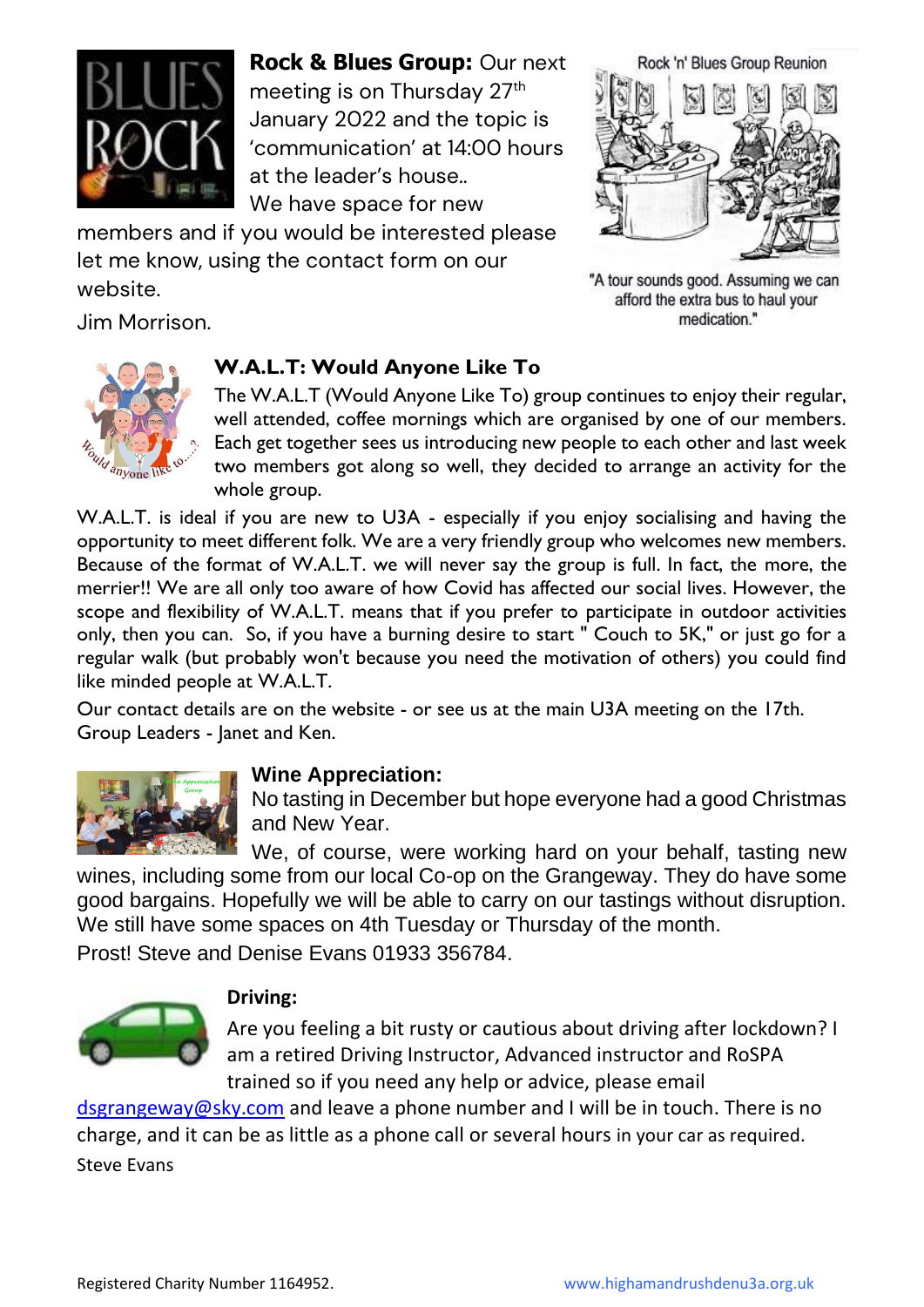

#### **Scrabble:**

We restart on Tuesday 18<sup>th</sup> January 2022 at 2pm at the Masonic Hall on Wellingborough Road. Cost will be circa £3.00 per member for 2 hours.

We welcome previous or new members for a friendly contest which can keep the brain cells active.

If you are interested, please leave your name & contact details with John Ellingham or Sally Morton or contact us via the u3a website. John Ellingham

#### **Handicrafts:**

Just a reminder that the next Handicrafts Meeting has been brought forward this month to next Thursday, 13th January 2022 at the Bowls Club as usual at 2 pm.

We are making Styrene Bowls and you will need to bring a ballpoint pen and some good scissors. The cost will be £1 for each bowl made plus the usual £2 contribution towards the hire of the venue.

We look forward to seeing you all again and are hope it will be an enjoyable afternoon.

Jenny and Kathy.



**Sunday Walk & Lunch Group:** the next venue is Stanwick Lakes Country Park Jan 9th, 2022, with a meal at the Stanwick hotel. All walks are weather permitting. Please check the u3a calendar at 8am the day of the walk for late cancellation. The lunch will

take place unless really adverse weather conditions occur.

Essential - please book with Chris for the walk, Linda for the lunch by emailing on Grpscord@highamandrushdenu3a



#### Non-Fiction Group:

We are looking for new members for our Non Fiction book group. We have been meeting for about 2 years with members from H&R and Wellingborough u3as. Our book choices are varied. Recently we have read biographies, travel and history, both newly published and

from past years. We meet at the leader's home in Rushden on the 3rd Monday of each month 2-4pm, to discuss our choice of book and choose another. We use Zoom occasionally.

More information from Linda and Chris Walker [spidar.girl@btinterent.com](mailto:spidar.girl@btinterent.com)



A Little Aloud meets on the  $2^{nd}$  & 4th Wednesday at leader's home between10.15-12.15 or on Zoom 10.00 & 10.45-11.30. New members welcome. Please contact leaders for more information. Linda and Chris Walker



## Days Out/Car Share Group.

Any ideas from members gratefully considered.

Linda and Chris Walker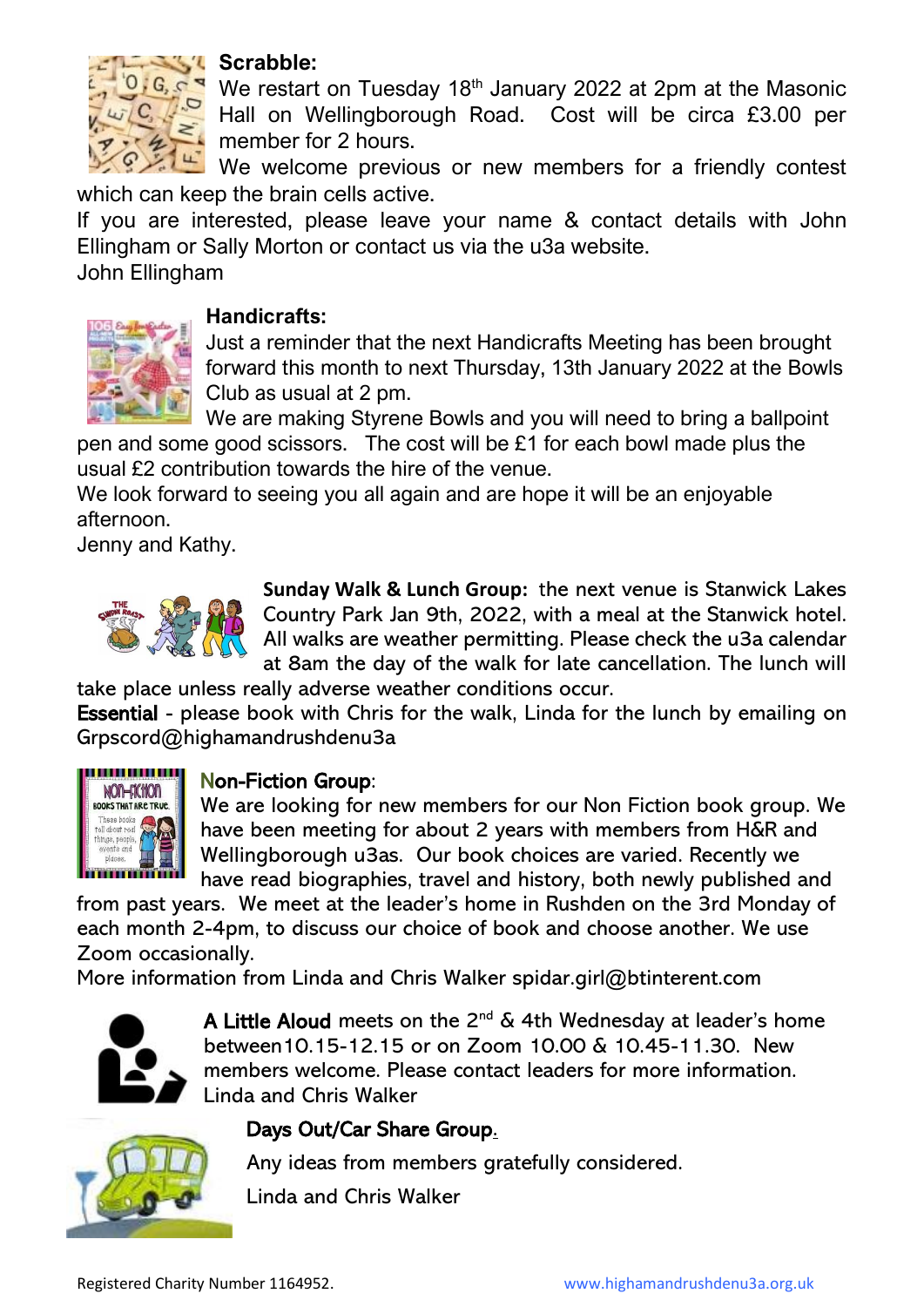## **u3a MONTHLY MEETINGS**

*Please note there is a small charge for non-members. Details can be found on our website or call 01933 522934 for further information.*

### **Speakers**

*If you, or a friend, have had experience as a speaker at other groups on topics which you think would be of interest to our u3a members then please contact the Speaker Secretary. Note: - The Speakers may be subject to change.*

| 2022                 |                      |                                         |  |  |
|----------------------|----------------------|-----------------------------------------|--|--|
| <b>Date</b>          | <b>Speaker</b>       | <b>Topic</b>                            |  |  |
| 17 <sup>th</sup> Jan | <b>Simon Michael</b> | <b>Barrister to Best-Selling Author</b> |  |  |
| $21st$ Feb           | Dave Eagle           | <b>Astronaut Tim Peak &amp; ISS</b>     |  |  |
| $21st$ Mar           | <b>Craig Fisher</b>  | <b>Stranded in Gambo</b>                |  |  |
| Apr                  |                      |                                         |  |  |
| May                  |                      |                                         |  |  |
| June                 |                      |                                         |  |  |
| July                 |                      |                                         |  |  |
| Aug                  |                      |                                         |  |  |
| Sep                  |                      |                                         |  |  |
| Oct                  |                      |                                         |  |  |
| <b>Nov</b>           |                      |                                         |  |  |



## **HEDGEHOGS**

Hedgehogs used to be seen everywhere, even in gardens. However, a recent report says that is no longer the case with their population in the UK steadily declining. From around 30 million in the 1950s, there are now just a million

left. Some of the reasons for their decline in number are destruction of habitat due to intensive farming and road

There are 17 different species of hedgehog, none of which is native to America. Australia also has no indigenous hedgehogs. Those in New Zealand were introduced by humans.

A group of hedgehogs is called an "array."

A hedgehog has between 5000 and 7000 quills.

Unlike porcupine quills, hedgehog spikes are not barbed, and they're not poisonous.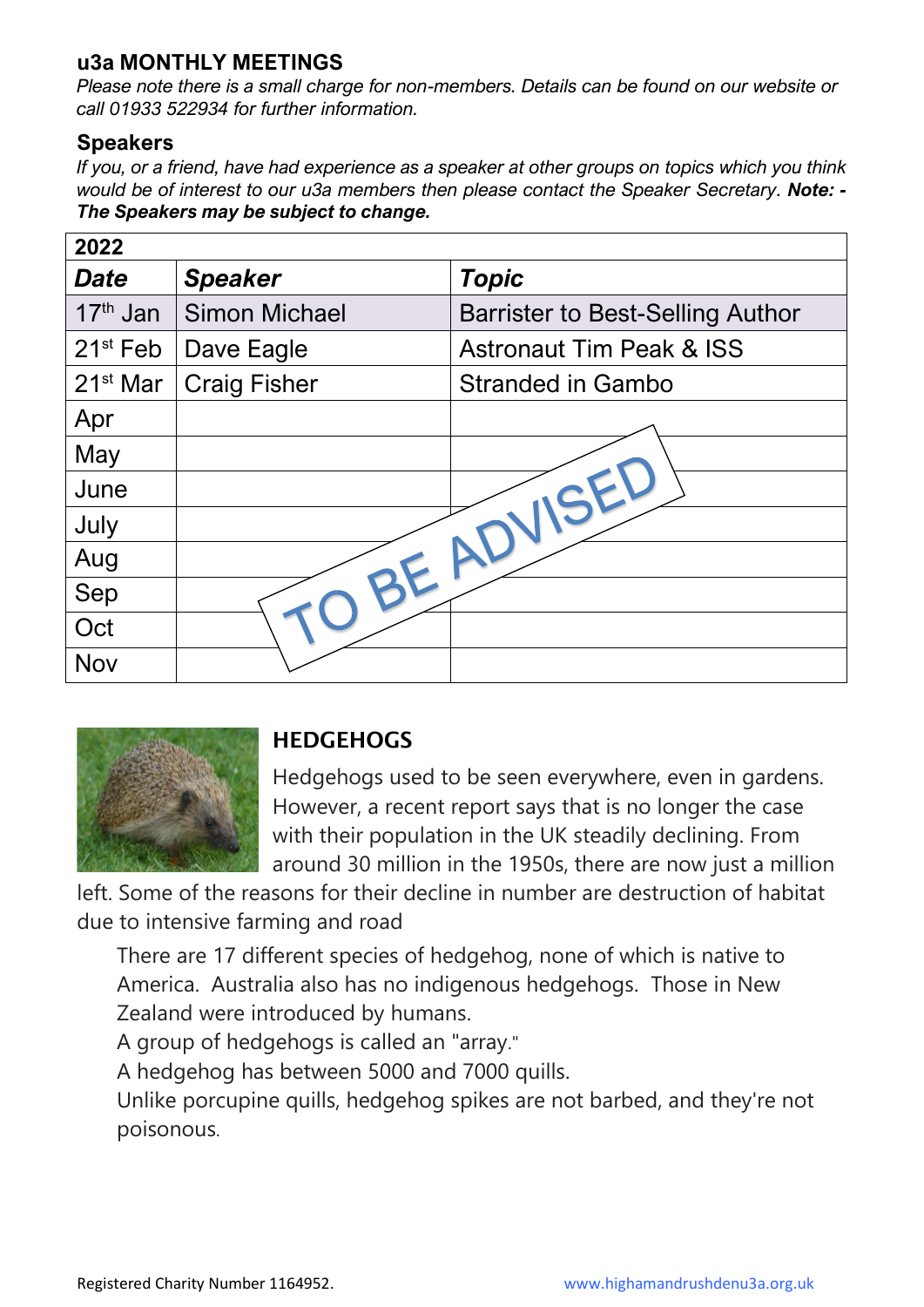## **GROUP DETAILS**

| <b>GROUP</b>                                          | <b>VENUE/DAY</b>                                  | <b>TIME</b>                                                                                                                               |  |  |
|-------------------------------------------------------|---------------------------------------------------|-------------------------------------------------------------------------------------------------------------------------------------------|--|--|
| A Little Aloud                                        | <b>Alternate Wednesdays</b>                       | 2 <sup>nd</sup> & 4 <sup>th</sup> Wednesday on Zoom 10.00<br>& 11.00                                                                      |  |  |
| <b>Badminton Beginners &amp;</b><br>Improvers         | <b>Pemberton Centre</b>                           | <b>Wednesday 1400-1500</b>                                                                                                                |  |  |
| Badminton for fun                                     | <b>Pemberton Centre</b>                           | Tuesday 09.00-10.00 & Friday<br>11.00-13.00                                                                                               |  |  |
| <b>Bookmarks</b>                                      | Zoom                                              | 10.00-11.00 2 <sup>nd</sup> Wednesday every<br>month                                                                                      |  |  |
| Canasta                                               | Saxon Hall, Raunds                                | 1 <sup>st</sup> & 3 <sup>rd</sup> Thursday 10.00-12.00                                                                                    |  |  |
| Computing/Technology<br>Grp A                         |                                                   | Mornings 10-12am 1st & 3rd<br>Wednesday every month                                                                                       |  |  |
| Computing/Technology<br>Grp B Beginners &<br>Advanced | <b>St Peters RC Church</b><br><b>Hall Rushden</b> | Mornings 10-12am 2 <sup>nd</sup> & 4 <sup>th</sup><br>Wednesday every month during<br>British Summer Time & 11am -1pm<br>in winter months |  |  |
| <b>Country Dancing</b>                                | <b>HF WMC</b>                                     | Alternate Mondays 2 15-3 45pm                                                                                                             |  |  |
| <b>Country Park Walks</b>                             | <b>Various Parks</b>                              | 2 <sup>nd</sup> Sunday 10.30                                                                                                              |  |  |
| <b>Cycling multi-Groups</b>                           | <b>Rushden Lakes</b>                              | <b>Every Monday</b>                                                                                                                       |  |  |
| Digital Photography A                                 | <b>Rushden Hall</b>                               | 2 <sup>nd</sup> & 4 <sup>th</sup> Wed 10.00 to 12.00                                                                                      |  |  |
| <b>Driving</b>                                        | On the Rd                                         |                                                                                                                                           |  |  |
| Garden                                                | To be advised                                     |                                                                                                                                           |  |  |
| Golf                                                  | <b>Various</b>                                    | Alternate Wed & Fri                                                                                                                       |  |  |
| <b>Guitar Improvers</b>                               | <b>ASDA Training room</b>                         | Tue 17.00-19.00                                                                                                                           |  |  |
| Handicrafts                                           | <b>Rushden Bowls Club</b>                         | 4 <sup>th</sup> Thursday each month 2-4pm.                                                                                                |  |  |
| History                                               | Masonic Hall, Rushden                             | 1st Thu 14.00-15.30                                                                                                                       |  |  |
| Home Dining                                           | Various                                           | Twice per Month varying days                                                                                                              |  |  |
| Knit & Natter                                         | Leader's Home                                     | Alternate Mon 10.00-12.00                                                                                                                 |  |  |
| Mah-jong for fun                                      | <b>Windmill Club</b>                              | 1st & 3rd Friday 19.00 - 21.00                                                                                                            |  |  |
| Meditation &<br><b>Mindfulness</b>                    | Dates, times & venue to be advised                |                                                                                                                                           |  |  |
| MMFC**                                                | <b>Rushden Golf Club</b>                          | Weekly Mondays at 10am                                                                                                                    |  |  |
| <b>Non-Fiction Books</b>                              | Leader's Home                                     | 3rd Monday 14.15-16.00                                                                                                                    |  |  |
| <b>Painting for Pleasure</b>                          | <b>Coleman's Craft</b><br>Warehouse               | Alternate Mondays 14.00                                                                                                                   |  |  |
| <b>Play Reading</b>                                   | To be advised                                     | 1st Tue 13.15-                                                                                                                            |  |  |
| <b>Reading Bookmarks</b>                              | <b>Waitrose Community</b><br>Room                 | 2nd Wednesday                                                                                                                             |  |  |
| **Monday Morning Football Chat<br>Continued           |                                                   |                                                                                                                                           |  |  |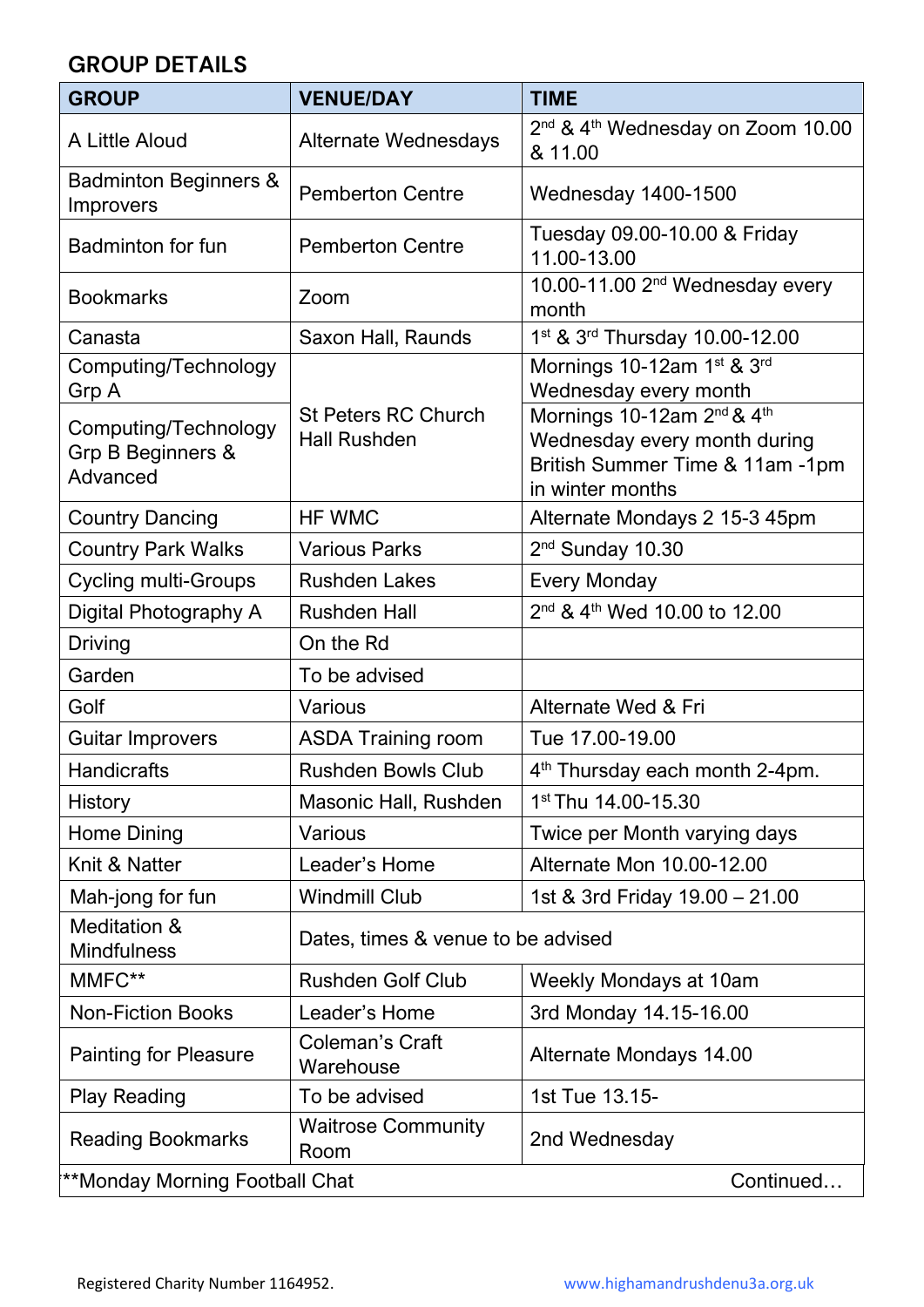| <b>GROUP</b>                 | <b>VENUE</b>                                    | <b>TIME</b>                          |
|------------------------------|-------------------------------------------------|--------------------------------------|
| Rock & Blues<br>Appreciation | Leader's Home                                   | Last Thursday 2-4pm                  |
| Scrabble                     | Masonic Hall, Rushden                           | $2-4pm$                              |
| <b>Settlements</b>           | Vestry Hall, St Mary's<br><b>Church Rushden</b> | 4th Tue 14.00-16.00                  |
| Singing for Fun              | Rushden Hall, Hall Park                         | Alternate Thu 14.00-16.00            |
| <b>Special Events</b>        | Various                                         | Various                              |
| <b>Sunday Lunch</b>          | <b>Every two Months</b>                         | <b>Venue varies</b>                  |
| <b>Table Tennis</b>          | <b>Pemberton Centre</b>                         | Wed at 13.00                         |
| Ten Pin Bowling              | <b>AMF Bowl</b><br>Wellingborough               | Alternate Friday 1100-1300           |
| <b>Ukulele</b>               | <b>Rushden Transport Club</b>                   | 13.30-15.30 Every Monday             |
| <b>Video Editing</b>         | Leader's Home                                   | 2nd & 4th Tues 10.00-12.00           |
| W.A.LT.                      | Various                                         | Various                              |
| Walking                      | Various                                         | Various                              |
| Wine & Dine                  | Various                                         | Various                              |
| <b>Wine Appreciation</b>     | Leader's Home                                   | 4th Tues & 4th Thurs 14.00-<br>16.00 |

#### **GROUP LEADER CONTACT DETAILS**

In accordance with GDPR we don't publish contact details for group leaders on a publicly available website or newsletter. There is a contact form on the website which can be used to email group leaders and u3a officers. If you wish to telephone a group leader you will need to log into Beacon at <https://www.u3abeacon.org.uk/u3aportal.php?u3a=118&sc=LUDE>. You don't need a password or username, just your own personal details.



Clicking on the Higham & Rushden u3a groups link opens a page listing all our current groups and gives telephone numbers for each leader.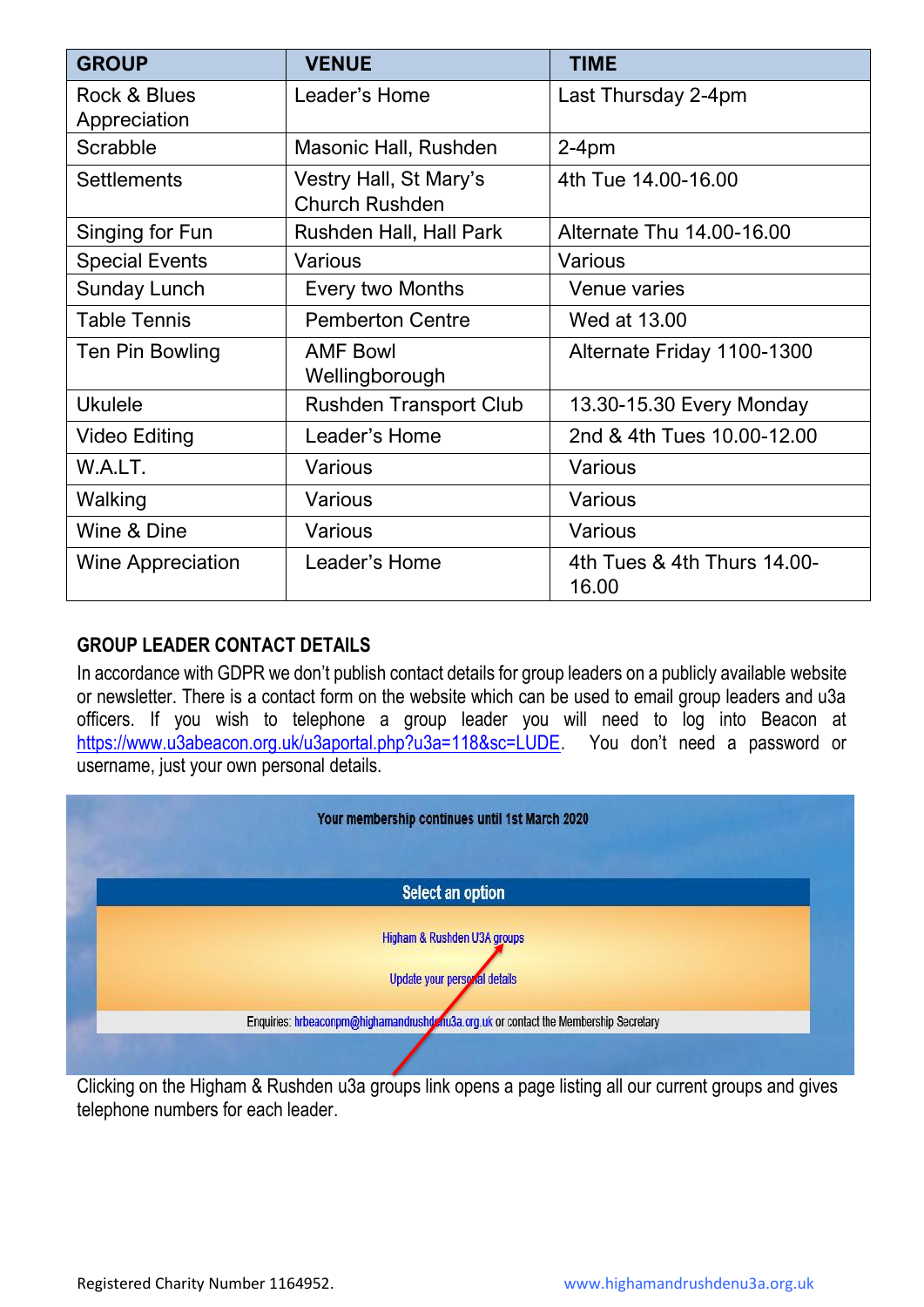#### **SOME NOTEABLE JANUARY BIRTHS**:

#### *JOAN OF ARC: 06 JANUARY, CIRCA 1412 – 30 MAY 1431*

Jehanne d'Arc grew up in Domrémy, a village in north-eastern France. Around the age of 12 or 13, Joan of Arc apparently began hearing voices and experiencing visions, which she interpreted as signs from God.

#### *DAVID BOWIE: 08 ANUARY, 1947 - 10 JANUARY 2016*

David Bowie was born David Robert Jones in Brixton. In 2003, Queen Elizabeth offered to knight Bowie, but he respectfully declined

#### *ELVIS PRESLEY: 08 JANUARY 1935 -* **16 AUGUST 1977.**

He had an identical twin brother, Jesse Garon, who was stillborn. Elvis was distantly related to two former US presidents, Abraham Lincoln and Jimmy Carter.

#### *SIMONE DE BEAUVOIR: 09 JANUARY 1908 -* **14 APRIL 1986.**

She was a French existentialist philosopher, novelist, and feminist theoretician. She is perhaps best known for Le deuxième sexe (The Second Sex), a ground-breaking examination of the female condition through an existentialist lens and a key text to the Second Wave feminist movement of the 1960s and 70s.

#### *ALEXANDER HAMILTON:11 JANUARY 1755 -***12 JULY 1804.**

He was a founding father of the United States of America. Hamilton was born out of wedlock to Rachel Fauccette and James Hamilton on island of Nevis in the Leeward Islands, then part of the British West Indian colonies.

#### *MARTIN LUTHER KING JR.: 15 JANUARY 1929 -* **4 APRIL 1968.**

Assassinated by James Earl Ray. His first major role in the Civil Rights Movement came in 1955, after an African American lady – Rosa Parks – was arrested for refusing to give up her seat to a white man on a bus. He was a great believer in peaceful protest, inspired by the Indian activist Mahatma Gandhi. His protests used no-violent tactics, even when the protesters themselves were met with violence from the police.

#### *MUHAMMAD ALI: 17 JANUARY 1942 -* **3 JUNE 2016.**

Muhammad Ali was an American professional boxer, activist, entertainer, poet and philanthropist. Nicknamed The Greatest, he is widely regarded as one of the most significant and celebrated sports figures of the 20th century and is frequently ranked as the greatest heavyweight boxer of all time. He was born Cassius Marcellus Clay, Jr. and named after his father, who had in turn been named for a white abolitionist. He fought twenty-two professional heavyweight championship bouts. He has been married four times and has nine children.

#### *VIRGINIA WOOLF: 25 JANUARY* **1882 - 28 MARCH 1941.**

One of the most celebrated authors of the 20th century, she was an incredible literary figure who was far ahead of her time. She is widely recognized as one of the most innovative writers of the modern era and a trailblazer for her narrative use of "stream of consciousness". Though she is most well known for her novels, —such as Mrs Dalloway and To the Lighthouse—she wrote prolifically throughout her life. She left behind a treasure trove of essays, biographies, diaries, and letters.